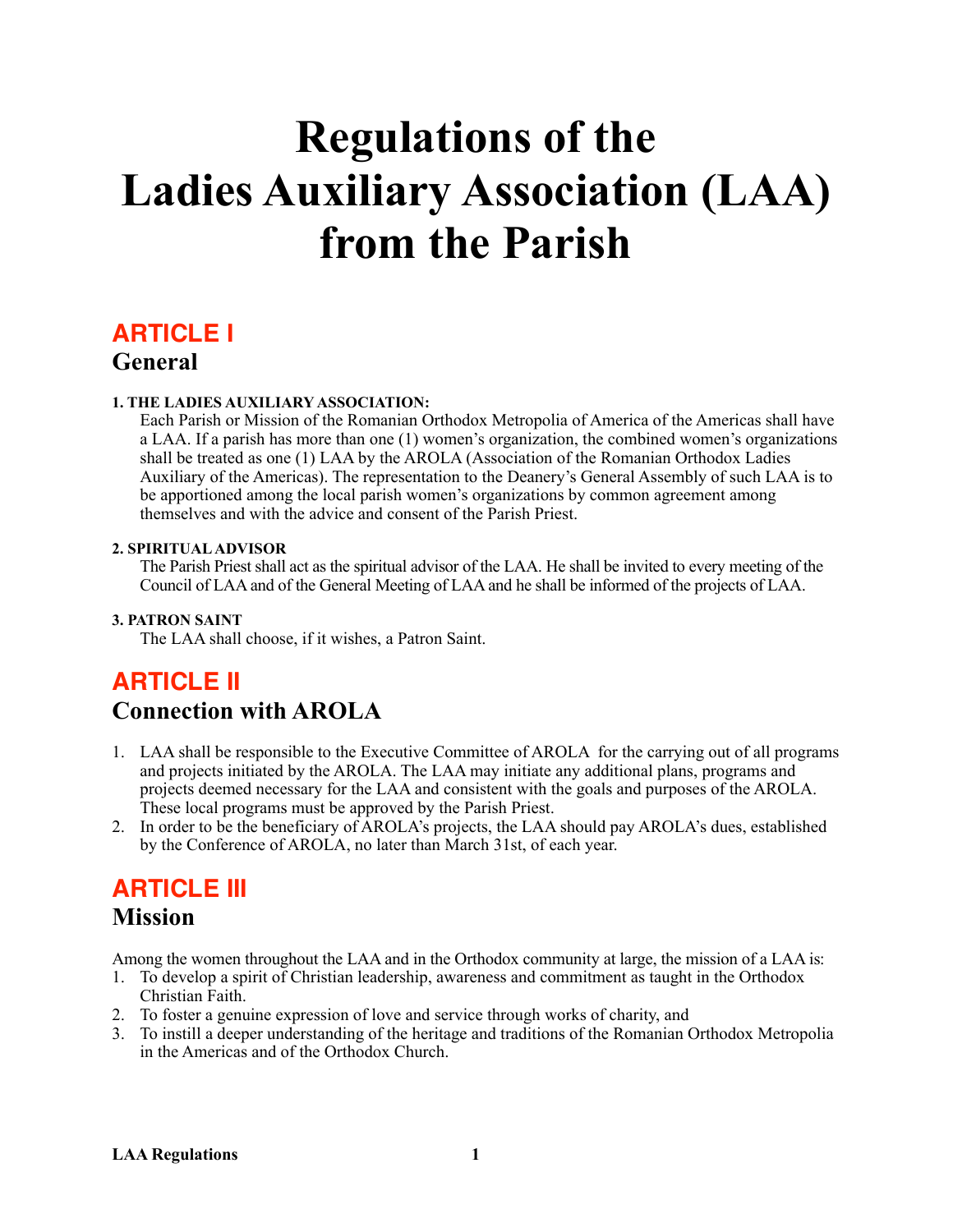# **ARTICLE IV Membership Qualifications**

Women of the Orthodox Faith, in good standing with the Parish, of at least 18 years of age, are members of the Association. Each member could choose to contribute a fair share of time, talents and resources, according to that member's faithfulness and willingness to give, in addition to a financial commitment that should be submitted to the LAA treasury in the first six (6) months of each calendar year.

# **ARTICLE V Decision Making**

### Section 1: General Meetings

#### **1. FREQUENCY**

There shall be at least one general meeting of the entire LAA yearly. Biennially, in the month of December, preceding the Parish' s Elective General Assembly, should take place an Election General Meeting.

#### **2. NOTICE**

Notice of General Meetings shall be provided to the Parish Priest and LAA members at least thirty (30) days prior to scheduled meetings.

#### **3. QUORUM, VOTE**

A quorum for all General Meetings shall be determined by each LAA by taking into consideration the average attendance of the members and/or, where it is, the membership paid to the LAA. The vote will be that of the majority.

#### **4. SPECIAL MEETINGS**

Special Meetings may be called by the President, the Secretary or by one-fifth of the members of the LAA. Notice requirements shall not apply to these meetings.

### Section 2: Council

#### **1. COMPOSITION**

Each LAA may have a Council, that is the executive organ of the LAA, with an odd number of directors comprised of a President, Vice-president, Secretary, Treasurer and Auditor. Depending on the size of the parish, different functions could be multiplied and/or simple members can be added. For the parishes with a small number of members and missions, there can be just one person. The Parish Priest will be invited as the spiritual advisor at every meeting and shall be kept informed about the organizations activities.

#### **2. QUALIFICATIONS**

A member of the Council shall:

- a. be a member in good standing with the parish and LAA for a period of at least six months prior to the date of election to the Council;
- b. have attended a minimum of two meetings of the LAA in the past two years;
- c. be present at the Elective General Meeting, unless reasonable cause for such absence is provided.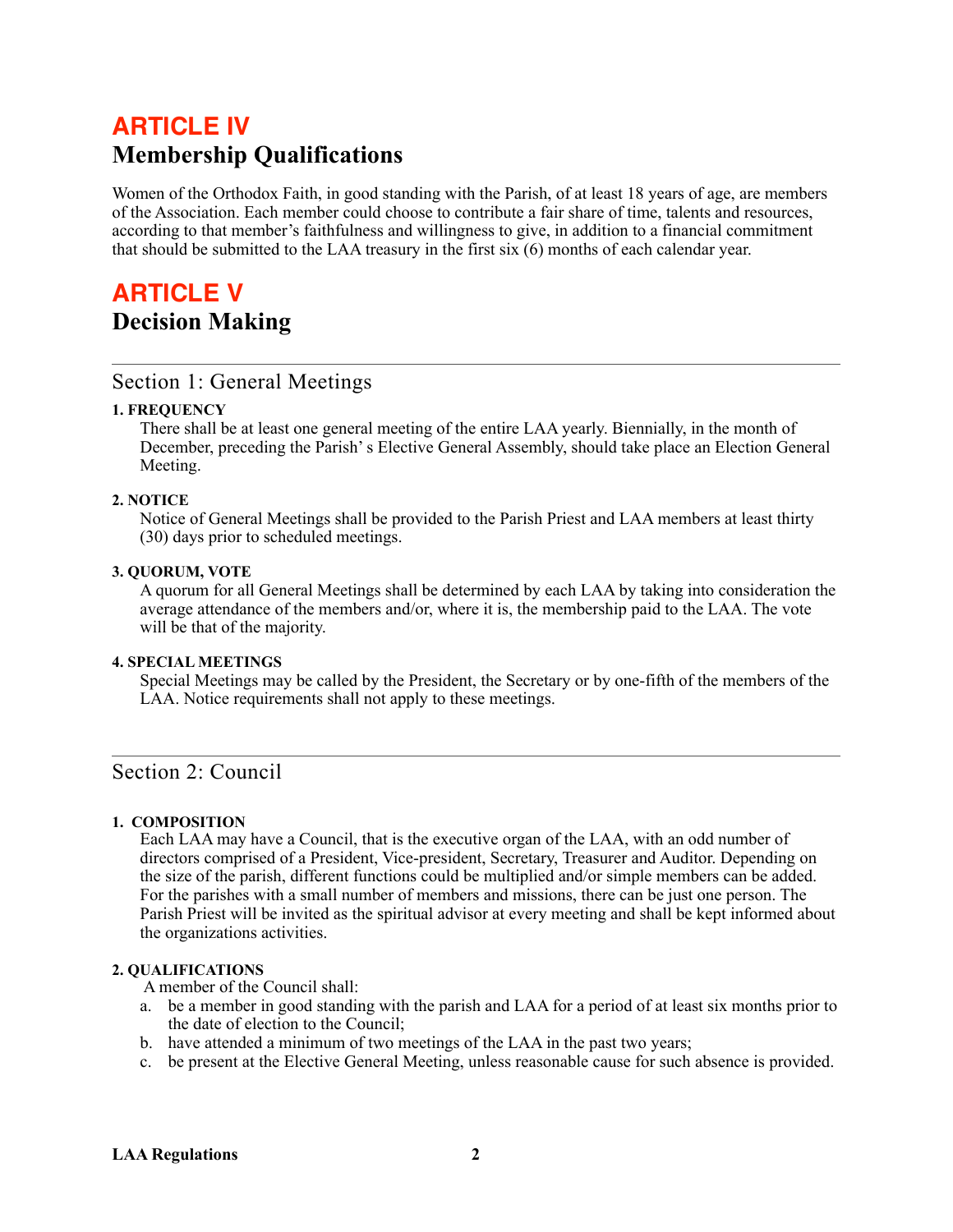#### **3. MEETINGS**

- a. There shall be a minimum of four (4) regular meetings of the Council yearly or as the President deems necessary.
- b. Notice of meetings shall be provided to the Parish Priest and members at least five days prior to scheduled meetings.
- c. A quorum shall consist of one-half of the members plus one.
- d. Special meetings of the Council may be called by the President, the Secretary or by one-fifth of the members of the Council. Notice and agenda requirements shall not apply to these meetings.

#### **4. POWER AND DUTIES**

- a. To call, with the blessing of the Parish Priest, the General Meeting of the LAA into session and to establish its Agenda.
- b. To fill any vacancies in its membership as a result of death or resignation.
- c. To prepare and propose the LAA's budget to the annual General Meeting of LAA
- d. To establish, or not, in the LAA's budget payment of the associated costs for President's registration fees (or the substituting officer who serves in her place) and/or of the other delegates to the AROLA's Conference and AROLA's Deanery Meeting, that takes place at the same time and location with the Deanery's General Assembly.

#### **5. TERMINATION AND VACANCIES**

- a. Absence of a member from three consecutive LAA Council meetings in one term, for reasons other than illness or family emergency, shall be equivalent to resignation.
- b. Resignation: any officer or member of the LAA Council may resign by serving written notice to the President or the Secretary. The resigning member shall surrender all books, records and property of the LAA in her possession.
- c. Vacancies: in the event of a vacancy on the LAA Council, the first runner-up in the preceding LAA Council elections shall be the successor. In the absence of a runner-up, a special election may be conducted to fill the vacancy.

# **ARTICLE VI Officers**

### Section 1. Election of the Officers

#### **1. PROCEDURE**

- a. Officers (President, a Vice-President, Recording Secretary, Treasurer and Auditor) shall be elected at the Elective General Meeting, in the month of December of the year that precedes the General Assembly of the Parish.
- b. Notice of the meeting shall be given thirty (30) days in advance.
- c. Nominations shall be taken from the floor.
- d. Vote by show of hands.

#### **2. TERMS OF OFFICE:**

Elected officers shall serve for a term of two years and may succeed themselves for one (1) additional two (2) years term.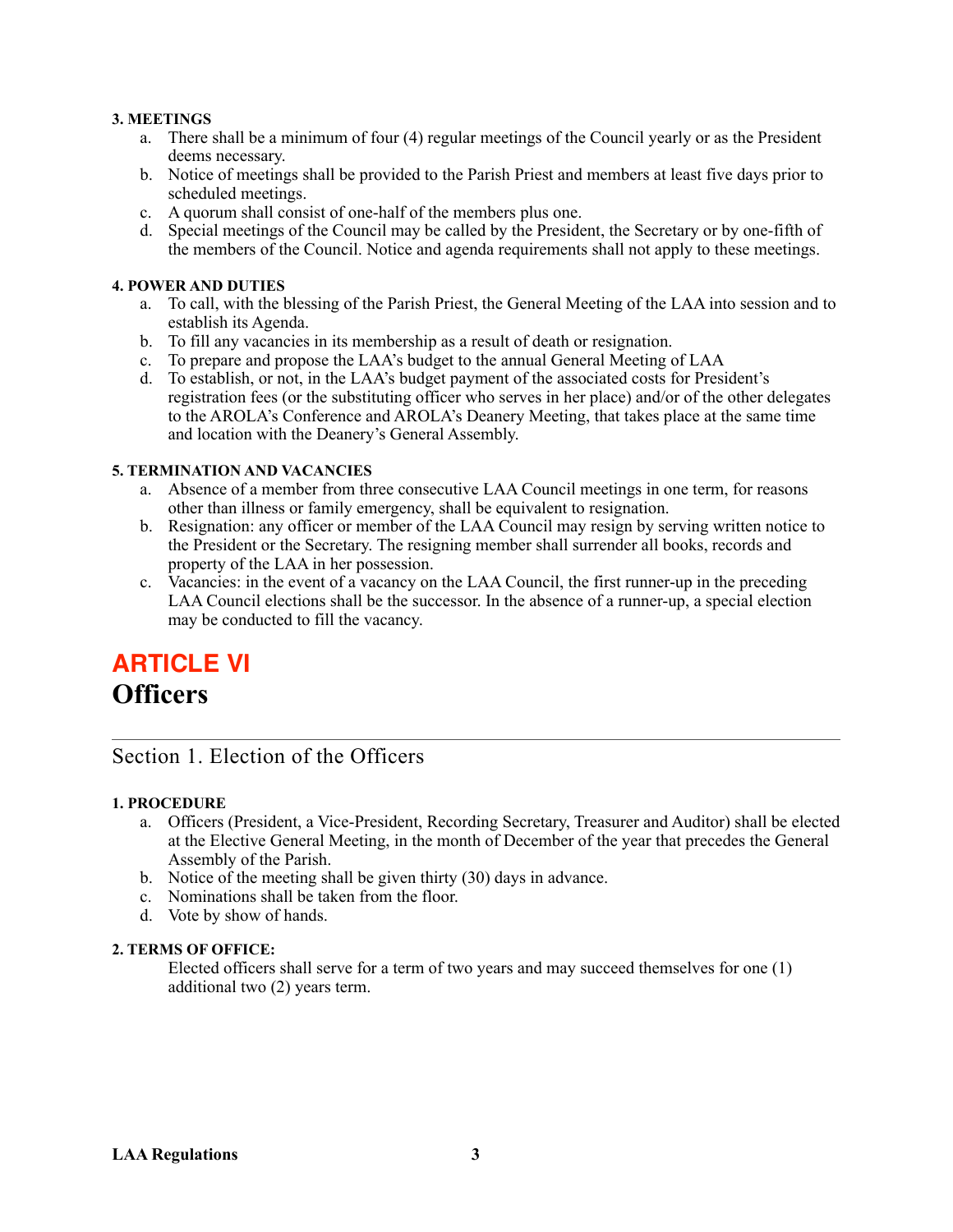#### **3. OATH OF OFFICE**

Following the election, the Parish Priest shall install the newly elected Council, by administering the Oath.

"I do solemnly affirm that I will uphold the dogma, teaching, traditions, holy canons, worship, and moral principles of the Romanian Orthodox Church, as well as the AROLA By-Laws, discipline and regulations of the Romanian Orthodox Metropolia of the Americas, and that I will fulfill faithfully and sincerely the duties and obligations required of the Council of the Ladies Auxiliary Association. So help me God!"

### Section 2. Duties of the Officers

The duties of the officers of the Council of LAA shall be as follows:

#### **A. PRESIDENT:**

- a. Shall preside at all meetings of the LAA and of the Council. She shall serve as an ex-officio, non-voting member for all special committees.
- b. Shall establish Special Committee(s), with the advice of the Council.
- c. May convene meetings of the Council as the necessity for such meeting may arise.
- d. When in the Chair, shall not have the right to make a motion, second a motion, engage in debate, or vote on a motion, except in the case of a tie in the voting, in which event the President shall cast the deciding vote.
- e. The President shall have the right to make a motion, second a motion, or engage in debate, provided that she first surrender the Chair to the Vice President or, in the absence of the Vice President, any other available officer.
- f. The President shall attend such meetings as the Conference of AROLA and the AROLA's Deanery Meeting, that takes place at the same location and time with the Deanery's General Assembly, as directed by the By-Laws of the AROLA. If she is not able to attend, a representative will take her place with a written mandate signed by the President of the LAA and the Parish Priest.
- g. The President shall present a report of LAA activities to the General Meeting of the LAA, Deanery's General Assembly and submit a written report for the Conference of AROLA.

#### **B. VICE PRESIDENT:**

- a. The Vice-President shall act in the place of the President in the event of the absence or inability of the latter or when so delegated by the President.
- b. The Vice-President shall carry out any and all other duties that might be assigned to her from time to time by the President.

#### **C. SECRETARY:**

- a. Take minutes in English of all sessions of the General Meeting and the Council. Romanian or French translation of the minutes shall be made available upon request.
- b. Take a roll call at the General Meeting and at the Council meetings.
- c. Shall send to AROLA the names of the newly elected Officers and their contact information.
- d. Keep all records of the LAA and maintain a current roster of all its members.

#### **D. TREASURER:**

- a. The Treasurer shall:
	- (1) Receive all the money paid to the LAA and shall issue receipts for same
	- (2) If the LAA has a bank account authorized by the Parish Council and the Parish Priest, she shall deposit such funds.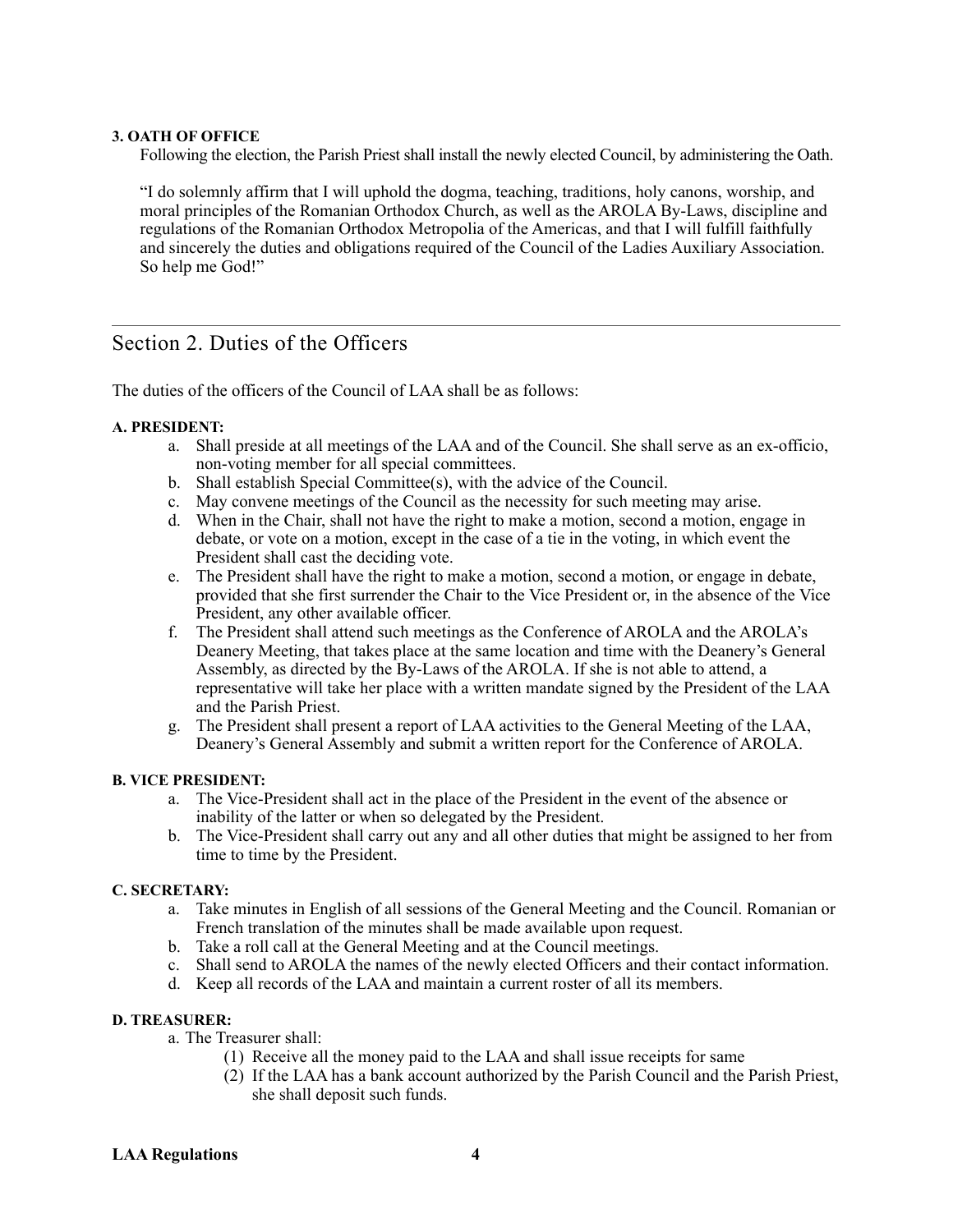- (3) Keep an accurate balanced account of all receipts and disbursements, and shall give detailed reports of the same at each meeting of the General Meeting. The Treasurer shall also present a general report at the meeting of the LAA Council;
- (4) Keep the financial records at the disposal of the Auditor;
- (5) Provide to the incoming Treasurer all books, records, ledgers and funds of the LAA, within fourteen (14) days of the completion of her term.
- (6) Provide to the incoming Treasurer a transitional statement detailing the financial transactions of the LAA and informing the incoming Treasurer of the sources and required disposition of funds.
- (7) Deliver to the Parish Priest all old books, financial records and ledgers to be maintained at the Parish' archives.
- b. The LAA Treasurer, when is not the Parish Treasurer at the same time, shall be a co-signatory with the President and the Parish Priest on all checks and drafts. She shall not issue any check not properly authorized by the Parish's Council and the Parish Priest.

#### **E. AUDITOR**

The auditor shall examine and audit the financial records of the Treasurer at least once a year, the last audit to take place one month before the Electing General Meeting, as outlined in Article V, Section 1:1.

### **ARTICLE VII Finances**

#### **1. FINANCIAL CONTROLS**

 All LAA funds shall be under the administration of LAA, but controlled by the Parish Priest and the Parish's Council. Each LAA shall approve an annual budget.

#### **2. AUTHORIZED USE**

Each LAA shall use its funds to further the mission of the Association. Such funds are collected to alleviate the suffering and needs of mankind.

#### **3. RESERVE FUND**

We recommend that each LAA shall maintain a reserve fund for emergency charitable needs, not to exceed five thousand dollars (\$5000).

#### **4. AROLA DUES**

The dues, established by the Conference of AROLA, should be paid yearly no later than March 31st, in order to establish eligibility to AROLA's projects.

# **ARTICLE VIII AROLA's Deanery Meeting Conference of AROLA**

#### **1. REPRESENTATION**

A LAA may have up to three delegates to the biennial AROLA' Deanery Meeting, and to the biennial Conference of AROLA held in alternative years.

- a. The LAA President shall be an ex-officio delegate to the AROLA' Deanery Meeting and to the Conference of AROLA. In the event that the LAA President is unable to attend, another officer shall serve as the delegate, with a mandate signed by the President of LAA and the Parish Priest.
- b. Up to two additional delegates may be elected, from among the members of the LAA, at a General Meeting. It is recommended that the Presbytera should be one of them.